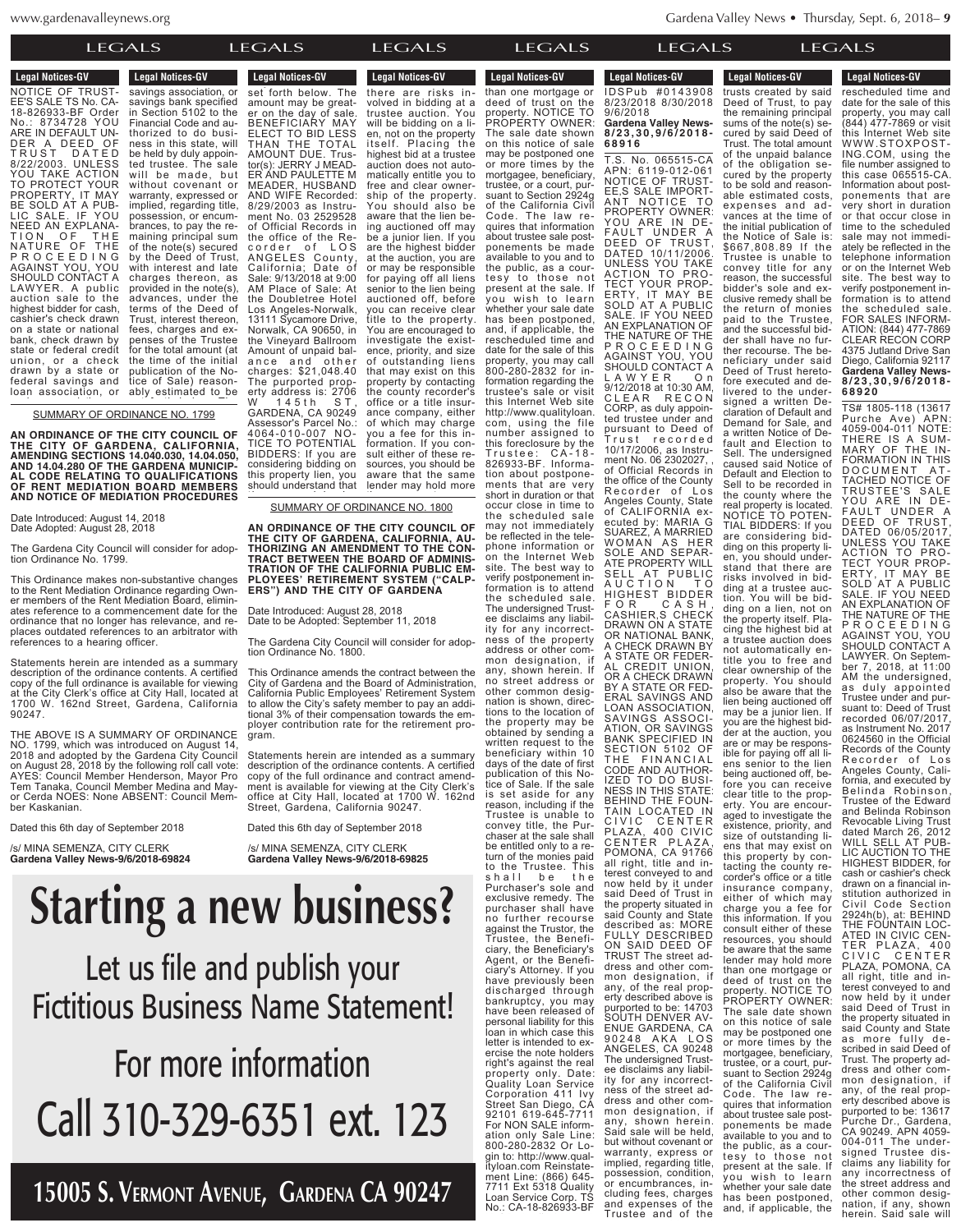$\lambda$  is contracted to the very set of  $\mathbf{r}$ 

short in duration of the set of the set of the set of the set of the set of the set of the set of the set of the set of the set of the set of the set of the set of the set of the set of the set of the set of the set of the occur close in time to **AVE Legal Notices-GV**  $\begin{array}{ccc} \text{LEC} \end{array}$ other common desig-Leyal Nullles-GV be made, but without covenant or warranty, express or implied, regarding title, possession, or encumbrances, to pay the unpaid balance of the note(s), secured by said Deed of  $T r u s t$  to - with T r u s t , t o - w i t \$65,927.23 including as provided in said note(s), advances, if any, under the terms of said Deed of Trust, fees, charges and expenses of the Trustee and of the trust created by said Deed of Trust. Notice of default and election to sell the described real property under the deed of trust was recorded in the county where the real property is located. NOTICE TO POTEN-TIAL BIDDERS: If are considering bidding on this property lien, you should understand that there are risks involved in bidding at a trustee auction. You will be bidding on a lien, not on the property itself. Placing the highest bid at a trustee auction does not automatically entitle you to free and clear ownership of the property. You should also be aware that the lien being auctioned off may be a junior lien. If you are the highest bidder at the auction, you are or may be responsible for paying off all liens senior to the lien being auctioned off, before you can receive clear title to the prop-<br>erty. You are encour-You are encouraged to investigate the existence, priority, and size of outstanding liens that may exist on this property by contacting the county recorder's office or a title insurance company, either of which may charge you a fee for this information. If you consult either of these resources, you should be aware that the same lender may hold more than one mortgage or deed of trust on the property. NOTICE TO PROPERTY OWNER: The sale date shown on this notice of sale may be postponed one or more times by the<br>mortgagee, beneficiary,

trustee, or a court, pursuant to Section 2924g of the California Civil Code. The law requires that information about trustee sale postponements be made available to you and to the public, as a courtesy to those not present at the sale. If vou wish to learn whether your sale date has been postponed, and, if applicable, the rescheduled time and date for the sale of this property, you may call (949) 860-9155 for information regarding the trustee's sale], using the file number assigned to this case: TS# 1805-118. Information about postponements that are very short in duration or that occur close in time to the scheduled sale

may not immediately

*<u>Degal Notices-GV</u>* **Legal Nutres-GV** RELS, TOOLS, AND MINING EQUIPMENT **JOSEPH TANIFOR: PICTURES, TRUNKS, SUITCASES, AND BOXES H E N R Y A R M - S T R O N G : T O Y S , SOFA, BOXES, AND BAGS SHANDEL LEWIS: TOYS, BOXES, AND BAGS BIKE Legal Notices-GV** Legal Notices-GV be reflected in the telephone information or on the Internet Web site. The best way to verify postponement information is to attend the scheduled sale. FOR TRUSTEE'S SALE INFORMATION PLEASE CALL (949) 860-9155. If the Trustee is unable to convey title for any reason, the successful bidder's sole and exclusive remedy shall be the return of monies paid to the Trustee, and the successful bidder shall have no further recourse. Dated: August 15, 2018 MFTDS, INC. A California Corporation dba MASTER FUNDING CO. By: Steve Wheeler, President (951) 694-3903 41911 5th St., Ste 202, Temecula, CA 92590 Mailing Address: P.O. Box 2467, Temecula, CA 92593-2467 (IFS# 9 1 6 8 0 8 / 2 3 / 1 8 , 0 8 / 3 0 / 1 8 , 9 / 6 / 1 8 ) Gardena Valley New **8 / 2 3 , 3 0 , 9 / 6 / 2 0 1 8 - 6 9 0 7 0 NOTICE OF SALE**

 $\overline{A}$ 

**STEVEN RICHLAND:**

**NOTICE IS HEREBY GIVEN** that the undersigned intends to sell personal property and business goods and boxes of unknown content identified by Occupant name and items unit below, to enforce a lien imposed on said property pursuant to Sections 21700-21716 of the Business & Professions, section 2328 of the UCC, Section 535 of the Penal Code and provisions of the Civil Code. The undersigned will sell at public sale by

**SEPTEMBER 10, 2018 AT 8:00 AM**, on the premises where said property has been stored known as: **S A F K EEP SEL F ST O R A G E 2045 W ROSECRANS**

**GARDENA, CA 90249 310-225-2577**

County of Los Angeles, State of California, the following:

**NAME and ITEMS R O B Y L A PL A C E : D I N I N G T A B L E , CHAIRS, MATTRESS, BOXES, AND BAGS MIDORI KASHIOKA: DINING ROOM SET, DRESSER, BOXES AND BAGS STEVEN RICHLAND: ENVIROMENTAL RE-SOURCE DEVELOP-MENT CORP:** MIN-ING EQUIPMENT **STEVEN RICHLAND: ENVIROMENTAL RE-SOURCE DEVELOP-MENT CORP:** LOOSE ITEMS, AND MINING EQUIPMENT **STEVEN JASPER: HOUSEHOLD ITEMS, BOXES, TOOLS, AND BAGS RICARDO MARICHI: D I N I N G T A B L E , TOYS, CLOTHING, AND BOXES JOSEPH TANIFOR: DINING ROOM SET, SUITCASES, BOXES AND BAGS**

**STEVEN RICHLAND: ENVIROMENTAL RE-SOURCE DEVELPO-MENT CORP:** BAR-

**DARNELL QUICK: CLOTHING, BOXES, AND TOOLS CRISTAL HERRERA: DINING ROOM FUR-NITURE, TOOLS, AND ALEJANDRO GAR-CIA: SUITCASES, AUTO PARTS, BIKES, AND TOOLS KEVIN WEST: BOXES AND BAGS CHARISSE AUSTIN: SUITCASES, BIKE, BOXES, AND BAGS EDWANDA PRUITT: FANS, SUITCASES, AND BAGS A L F R E D W H E A T : FAN, SOFA, BOXES, AND BAGS SOMONA CHRETIEN: STOVE, REFRIGER-ATOR, CLOTHING, AND BOXES ANITA KAUFMAN: C H A I R S , H E A D BOARD, BOXES, AND BAGS TRANESHA SUTTON: HOUSEHOLD FUR-N I T U R E, B O XES , A N D B A G S K E E N A B R O W N : LOVE SEAT, ARM CHAIR, LAMP AND TABLE A D R I N N A H A W T H O R N E : CLOTHING, DRESS-ER, MATTRESS, AND BOXES YOLANDA COLLINS: GOLF CLUBS, BED-ROOM FURNITURE, BOXES, AND BAGS CHRISTINA GARCIA: TOYS, MATTRESS, H E A D B O A R D , BOXES, AND BAGS F R A N C I S C O H E R N A N D E Z : B O X E S , B A G S , TOOLS, AND CON-TOOLS, AND CON-<br>TRUCTION EQUIP-MENT MAXINE HARDWICK: R E F R I G E R A T O R , CLOTHING, BOXES, AND BAGS JARON WILSON: RE-F R I G E R A T O R , TOOLS, BOXES, AND BAGS A NGEL A HOOK S: CLOTHING, SUIT-CASES, BOXES AND BAGS LISA WEBB: SUIT-CASES, BOXES, AND BAGS** competitive bidding on

**NIKIA WEATHER-S P O O N : T O Y S , CLOTHING, BOXES, AND BAGS** Purchases must be paid for at the time of purchase in cash only. All purchased items are sold as is, where is and must be removed at the time of sale. The sale is subject to cancellation in the event of settlement between Owner and obligated party. **AUCTIONEER:**

# **O'Brien's Auction and**

**Vehicle Lien Service (951) 681-4113 B/N 158525941**

**Gardena Valley News-8/30,9/6/2018- 69511**

**Legal Notices-GV** NOTICE OF TRUST-EE'S SALE Trustee Sale No. : **ENVIROMENTAL RE-**

00000005658927 Title Order No.: TSG1511- C A - 2 8 1 4 2 4 4 FHA/VA/PMI No.: AT-TENTION RECORD-ER: THE FOLLOW-ING REFERENCE TO AN ATTACHED SUM-MARY APPLIES ONLY T O C O P I E S PROVIDED TO THE TRUSTOR, NOT TO RECORDED ORIGINAL NOTICE. NOTE: THERE IS A SUMMARY OF THE INFORMATION IN THIS DOCUMENT AT-TACHED. YOU ARE IN DEFAULT UNDER A DEED OF TRUST, DATED 11/10/2005. UNLESS YOU TAKE ACTION TO PRO-TECT YOUR PROP-ERTY, IT MAY BE SOLD AT A PUBLIC SALE. IF YOU NEED AN EXPLANATION OF THE NATURE OF THE P R O C E E D I N G AGAINST YOU, YOU SHOULD CONTACT A LAWYER. BARRETT DAFFIN FRAPPIER TREDER and WEISS, LLP, as duly appointed Trustee under and pursuant to Deed of Trust R e c o r d e d o n  $11/18/2005$  as Instrument No. 05 2800228 of official records in the office of the County Recorder of LOS<br>ANGELES County, ANGELES County,<br>State of CALIFORNIA. EXECUTED BY: PA-TRICIA MARCEL-LOUS. AN UNMAR-RIED WOMAN, WILL SELL AT PUBLIC AUCTION TO HIGHEST BIDDER F O R C A S H , C A S H I E R ' S CHECK/CASH EQUI-VALENT or other form of payment authorized by California Civil Code 2924h(b), (payable at time of sale in lawful money of the United States). DATE OF SALE: 10/10/201 8 TIME OF SALE: 11:00 AM PLACE OF SALE: BY THE FOUNTAIN LOCATED AT 400 CIVIC CENTER PLAZA, POMONA, 91766. STREET AD-DRESS and other common designation, if any, of the real property described above is purported to be: 2920 WEST 134TH PLACE, GARDENA, CALIFOR-NIA 90249 APN#: 4060-023-020 The undersigned Trustee disclaims any liability for any incorrectness of the street address and other common designation, if any, shown herein. Said sale will be made, but without covenant or warranty, expressed or implied, regarding title, possession, or encumbrances to pay the remaining principal sum of the note(s) secured by said Deed of Trust, with inessed thereon, provided in said note(s), advances, under the terms of said Deed of Trust, fees, charges and expenses of the Trustee and of the trusts created by said Deed of Trust. The total amount of the un-

LEGALS LEGALS LEGALS LEGALS LEGALS LEGALS with this court for a deinterested in this matter shall appear before scribed above must file Judge of the **68974 8/23,30,9/6,13/2018 Legal Notices-GV** LEGALS of the Trustee and of Legal Nutrices-GV total amount of the unpaid balance of the obligation secured by the property to be sold and reasonable estimated costs, expenses and advances at the time of the initial publication of the Notice of Sale is \$380,967.27. The beneficiary under said Deed of Trust heretofore executed and delivered to the undersigned a written Declaration of Default and Demand for Sale, and a written Notice of Default and Election to Sell. The undersigned caused said Notice of Default and Election to Sell to be recorded in the county where the real property is located. NOTICE TO POTEN-TIAL BIDDERS: If are considering bidding on this property lien, you should understand that there are risks involved in bidding at a trustee auction. You will be bidding on a lien, not on the property itself. Placing the highest bid at a trustee auction does not automatically entitle you to free and clear ownership of the property. You should also be aware that the lien being auctioned off may be a junior lien. If you are the highest bidder at the auction, you are or may be responsible for paying off all liens senior to the lien being auctioned off, before you can receive clear title to the prop-<br>erty. You are encour-You are encouraged to investigate the existence, priority, and size of outstanding liens that may exist on this property by contacting the county recorder's office or a title insurance company, either of which may charge you a fee for this information. If you consult either of these resources, you should be aware that the same lender may hold more than one mortgage or deed of trust on the property. NOTICE TO PROPERTY OWNER: The sale date shown on this notice of sale may be postponed one or more times by the<br>mortgagee, beneficiary, mortgagee, beneficiary,<br>trustee, or a court, pursuant to Section 2924g of the California Civil Code. The law requires that information about trustee sale postponements be made available to you and to the public, as a courtesy to those not present at the sale. If you wish to learn whether your sale date has been postponed, and, if applicable, the rescheduled time and date for the sale of this property, you may call 714-730-2727 for information regarding the trustee's sale or visit this Internet Web site www.servicelinkASAP. com for information regarding the sale of this property, using the file number assigned to this case 00000005658927. Information about postponements that are

denavalleynews.org action. You are also re- $\Delta$  Fig.  $\sim$  6.1  $\sigma$ 

**Legal Notices-GV**

**Notice of Public Auction**

*Legal Notices-GV* 

**ORDER TO**

KUNIBE filed a petition

cree changing names as follows: BRYON WESLEY KUNIBE to BRIAN WESLEY

THE COURT OR-DERS that all persons

this court at the hearing indicated below to show cause, if any, why the petition for change of name should not be granted. Any person objecting to the name changes de-

a written objection that

**September 21, 2018 8:30 a.m., Dept. B Room: 340 Superior Court 825 Maple Ave. Torrance, CA 90507**

ley News

DATE: AUG 10 2018 ERIC C. TAYLOR

K U N I B E .

property, using the file  $\overline{\phantom{a}}$  if  $\overline{\phantom{a}}$  $t = L E G A$ 00000005658927. In-**Legal Nutices-GV** very short in duration or that occur close in

der the terms of said  $\overline{\phantom{a}}$   $\overline{\phantom{a}}$ 

> Notice is hereby given that the Undersigned intends to sell the personal property described below to enforce a lien imposed on said property pursuant to Lien Sale per California Self Storage Act Chapter 10. Undersigned will sell items at WWW.Storagetreasures.com sale by competitive bidding ending on September 25th, 2018 at 8:00 AM. Where said property has been stored and which are located at Golden State Storage, 18626 S. Western Ave., Gardena, CA 90248. County of Los Angeles, State of Cali-<br>fornia the following the following unit. **Davis, Johnny**-Paramount exercise equipment, Organ, Everlast punching bag, Upholstered chairs, 2 wood hutches, Fan, Wood Shelving Unit, Tall Lamps, Household Items, Luggage, Misc Furniture, Umbrella, Workout mats. Purchases must be paid at the time of sale with Cash only. All purchases are sold as is and must be removed within 72 hours of the time of sale. Sale subject to cancellation up to the time of sale. Company reserves the right to refuse any online bids. time to the scheduled sale may not immediately be reflected in the telephone information or on the Internet Web site. The best way to verify postponement information is to attend the scheduled sale. FOR TRUSTEE SALE I N F O R M A T I O N P L E A S E C A L L : AGENCY SALES and POSTING 714-730- 2 7 2 7 w w w . s e r v i c e l i n kASAP. c o m BARRETT DAFFIN FRAPPIER TREDER and WEISS, LLP as Trustee 20955 Pathfinder Road, Suite 300 Diamond Bar, CA 91765 (866) 795-1852 Dated: 08/24/2018 BARRETT DAFFIN FRAPPIER TREDER and WEISS, LLP IS ACTING AS A DEBT COLLECTOR AT-TEMPTING TO COL-LECT A DEBT. ANY INFORMATION OB-<br>TAINED WILL BE TAINED WILL BE USED FOR THAT PURPOSE. A-4668378 0 9 / 0 6 / 2 0 1 8 , 0 9 / 1 3 / 2 0 1 8 , 0 9 / 2 0 / 2 0 1 8 **Gardena Valley News-9/6,13,20/2018- 69515 SHOW CAUSE FOR CHANGE OF NAME CASE NO. TS030384** TO ALL INTERESTED PERSONS: Petitioner: BRYON WESLEY

Dated 09/06/2018 and 09/13/2018

**Auction by WWW.Storagetreasures. com Phone:**

**(480) 397-6503 Gardena Valley News-9/6,13/2018-69870**

**DIVORCE SUMMONS BY PUBLICATION AND MAILING Docket No.**

**HD18D0651DR** Commonwealth of Massachusetts The Trial Court Probate and

Family Court **Ryan J. Zygarowski vs.**

**Naomi Zygarowski** Hampten Probate and Family Court; To the Defendant: The Plaintiff has filed a Complaint for Divorce requesting that the Court grant a di vor ce for **IRRE-TRIEVABLE BREAK-DOWN**. The Complaint is on file at the Court. An Automatic Praint to on the at the<br>Court. An Automatic<br>Restraining Order has been entered in this matter preventing you from taking any action which would negatively impact the current financial status of either party. SEE Supplemental Probate Court Rule 411. You are hereby summoned and required to serve upon: Ryan J. Zygarowski, 40 Madison Street, Chicopee, MA 01020 your answer, if any, on or before **10/03/2018**. If you fail to do so, the court will proceed to the hearing and adjudication of this action. You are also required to file a copy of your answer, if any, in the office of the Register of this Court. WITNESS, Hon. Bar-<br> includes the reasons for the objection at least two court days before the matter is scheduled to be heard and must appear at the hearing to show cause why the petition should not be granted. If no written objection is timely filed, the court may grant the petition without a hearing. **NOTICE OF HEARING** A copy of this Order to Show Cause shall be published at least once each week for four successive weeks prior to the date set for hearing on the petition in the following newspaper of general circulation, printed in this county: Gardena Val-Superior Court **Gardena Valley News-**

**Legal Notices-GV** Legal Nutries-GV bara M. Hyland, First Justice of this Court. Date: June 22, 2018. Suzanne O. Sequin **Gardena Valley News-7/26,8/2,9,16,9/6/2018- 67645**

proceed to the hearing

 $\mathcal{A}$ LS and if any the office of the Re-

### **FICTITIOUS BUSINESS NAME STATEMENT 2018-185207**

The following person is doing business as: **AN-GELS HAIR FACT-ORY,** 14002 Dagmar Ave., Los Angeles, CA 90061. Registrant: Gina Lornise Goodson, 14002 Dagmar Ave., Los Angeles, CA 90061 . This business is conducted by: Individual. The date registrant started to transact business under the fictitious business name or names listed above: N/A. Signed: Gina Lornise Goodson. This statement was filed with the County Recorder Office: 7/27/2018. Notice — This Fictitious Name Statement expires five years from the date it was filed in the office of the County Recorder Office. A new Fictitious Business Name Statement must be filed before that time. The filing of this statement does not of itself authorize the use in this state of a Fictitious Business Name in violation of the rights of another under federal, state or common law (see Section 14411 et.seq., Business and Professions Code).

**Gardena Valley News-8/16,23,30,9/6/2018- 68858**

> **FICTITIOUS BUSINESS NAME STATEMENT 2018-200550**

The following person is

doing business as: **GREENS TRUCKING,** 400 Oaks St., Compton, CA 90222. Registrant: Boris Orlando Green, 400 Oaks St., Compton, CA 90222. This business is conducted by: Individual. The date registrant started to transact business under the fictitious business name or names listed above: 6/2004. Signed: Boris Orlando Green. This statement was filed with the County Recorder Office: 8/8/2018. Notice — This Fictitious Name Statement expires five years from the date it was filed in the office of the County Recorder Office. A new Fictitious Business Name Statement must be filed before that time. The filing of this statement does not of itself authorize the use in this state of a Fictitious Business Name in violation of the rights of another under federal, state or common law (see Section 14411 et.seq., Business and Professions Code). **Gardena Valley News-8/16,23,30,9/6/2018- 68962**

> **FICTITIOUS BUSINESS NAME STATEMENT 2018-189971**